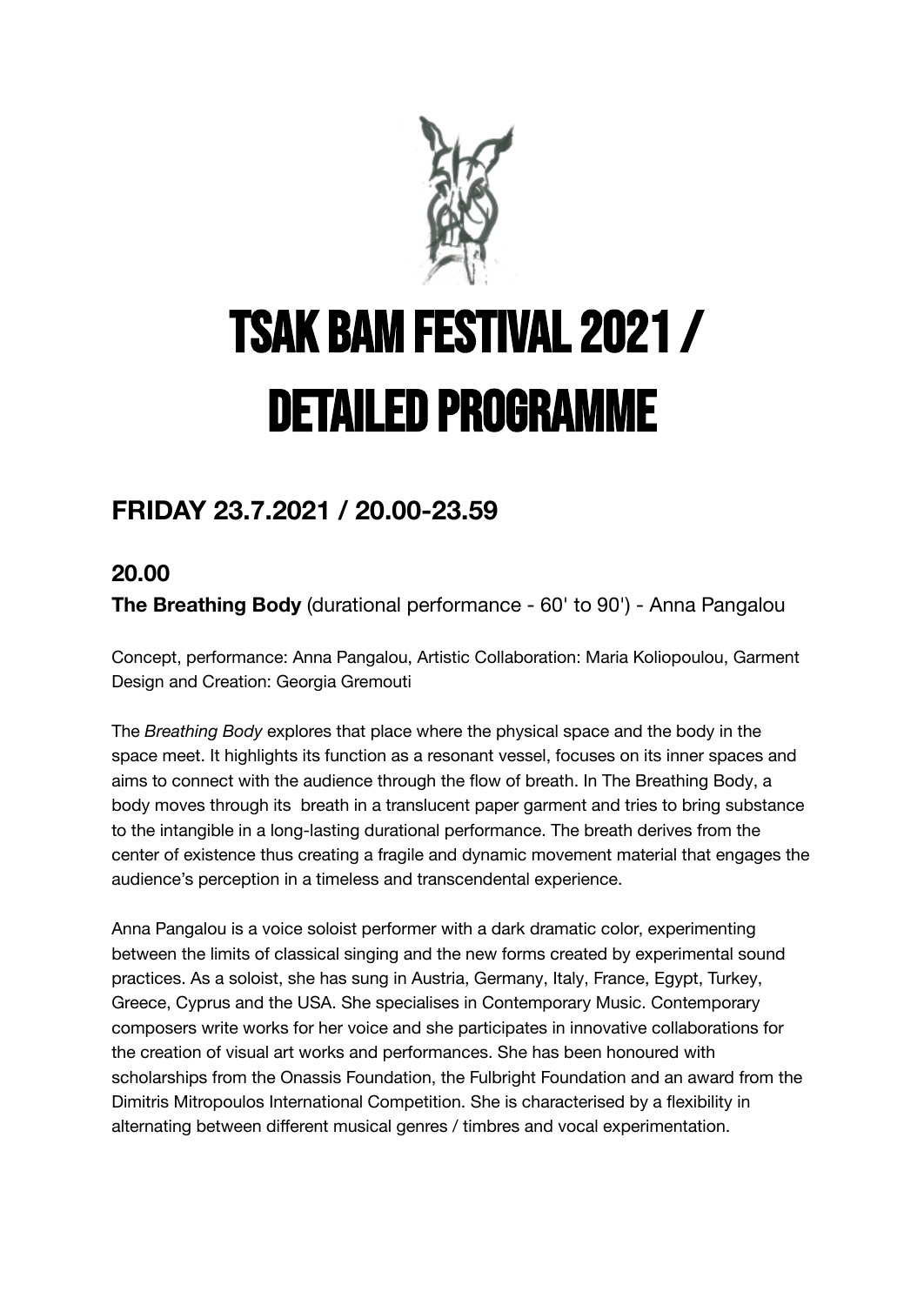#### **20.00**

**Balances** (performance / installation - 20' to 30') - Iannis Psallidakos

A state where things are of equal weight or force. A state implementing antagonistic and complementary energies. A state where everything is possible.

Between body and soil, between rhythm and breath, between movement, stillness and silence… "Balances" is an ephemeral work, an action playing with the entropic forces of our world.

Iannis Psallidakos is an architect, photographer, and vocal artist. In the last years, he has been drawn to music and more precisely to the study of the voice. Lives and works between Greece and France, teaching overtone-singing and organizing voice, movement and sound workshops in collaboration with other artists.

# **20.30 + 21.20**

**Self Test** (performance - 2 x 40') - ZS ensemble: Zoi Kollatou + Stavros Kottas

We hear a lot. We see a lot. We think even more. The nervous system has crashed. The body has dried, it has hardened. The mind isolates us. Each one in their own world, with their own facts. Why do we long to unite when the doors are closed? Where is the enemy? A performance for two with the participation of all. A circle? Does everything turn around me?

ZS ensemble was founded in 2012 by Stavros Kottas (dancer/choreographer, actor, yoga trainer) and Zoe Kollatou (choreographer, kinesiologist). ZS ensemble is a project that draws creative materials from dance, theater and music. It is a flexible structure that promotes the production of works in collaboration with other artists. ZS ensemble has led workshops on improvisation and acting (body and voice release, isolation and double-work, flocking, 8 meetings for the theatre, theatre lab). The main purpose of the ZS ensemble is to search for the balance between theater and dance, between improvisation and composition, between me and you, between white and black, beyond polarities, with artistic integrity.

## **20.30 - 23.59 - Videos in a loop**

#### **Construction Insight** (video - 15') - Stella Dimitrakopoulou

Artistic direction & production, performance, camera, editing: Stella Dimitrakopoulou Camera, editing, music, mixing: Konstantinos Tsiolis, Performance: Elpida Orfanidou

This work was made with the support of The J.F. Costopoulos Foundation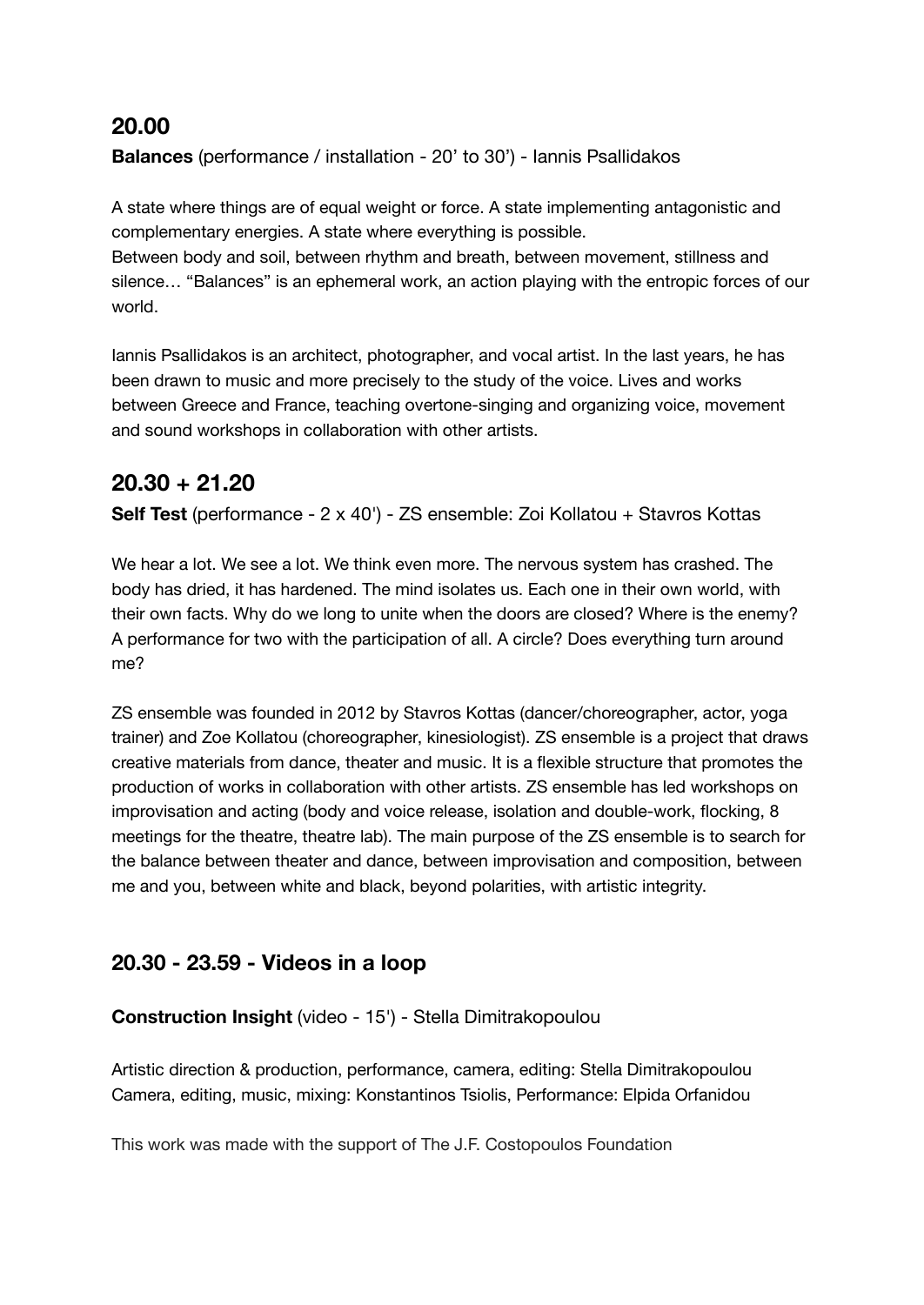Can we think of the choreographic process as a process of exchanging qualities and properties between materials and bodies? Can we think of dance as a transformation of energy? How can the movement transform into voice, the voice into stone, the stone into gaze, the gaze into light? In a peculiar construction site, the process of construction of an ever-changing world is revealed. This work presents an alchemical experiment with construction materials and bodies on a ritual journey to the interior. In this journey, we examine the relationships of energy/matter, motion/voice, body/materials, place/time, through movement and touch, sound and voice. We follow a path from the breath to the voice with the use of enhanced vocal techniques, while at the same time we are experimenting with audio electronic processing.

Stella Dimitrakopoulou is a dance and performance artist. She works as a dance lecturer at the Department of Performance and Digital Arts (University of Peloponnese), as a choreographer, performer and dramaturg. She holds a PhD in "Creative Practice: Dance" and an MA in "Dance-Theatre: The Body in Performance" from Trinity Laban (London). In her latest works she explores dance as a process of transformation of energy and matter. Using voice and movement improvisation as tools, she creates contemporary rituals presented in the form of a live performance, moving image or installation.

#### **Three Acts in One Space** (video - 15') - Nancy Avgeri

Concept - choreography: Nancy Avgery, Camera + Editing: Myrto Apostolidou, Dance: Maria Isidora Vincentelli, Lia Seeman, Nancy Avgeri

Diogenes Laertius informs us of the theory of atomism about the genesis of the world: "Leucippus says that everything is infinite ... one part is full and another is empty ... Ιnfinite worlds are created from this, to dissolve again in these very elements. The worlds are created in this manner: many bodies, in all sorts of shapes, travel in the great void, leaving infinity. These bodies assemble and produce a single vortex, collide with each other and rotate in all directions. Then they begin to separate and like attract like.

Nancy Avgeri was born in Athens in 1980. She has graduated from the professional dance school of Rallou Manou. She has also graduated as a librarian from the TEI Athens. She has written and published two books, "Street café" and "Gefyra". She choreographed "I the other world" and "Nomizes". In 2014 she founded the "Mikro Studio" in Aegina - an art space with a central focus on dance. She teaches Ballet, Contemporary Dance and Pilates. She lives in Aegina.

#### **Mesagros** (video - 6') - Rosemarie Anton

Dancer: Rosemarie Anton, Camera: Krischan Marcks, Editing: Holger Vocke, Music: Armand Armar: La terre vue du ciel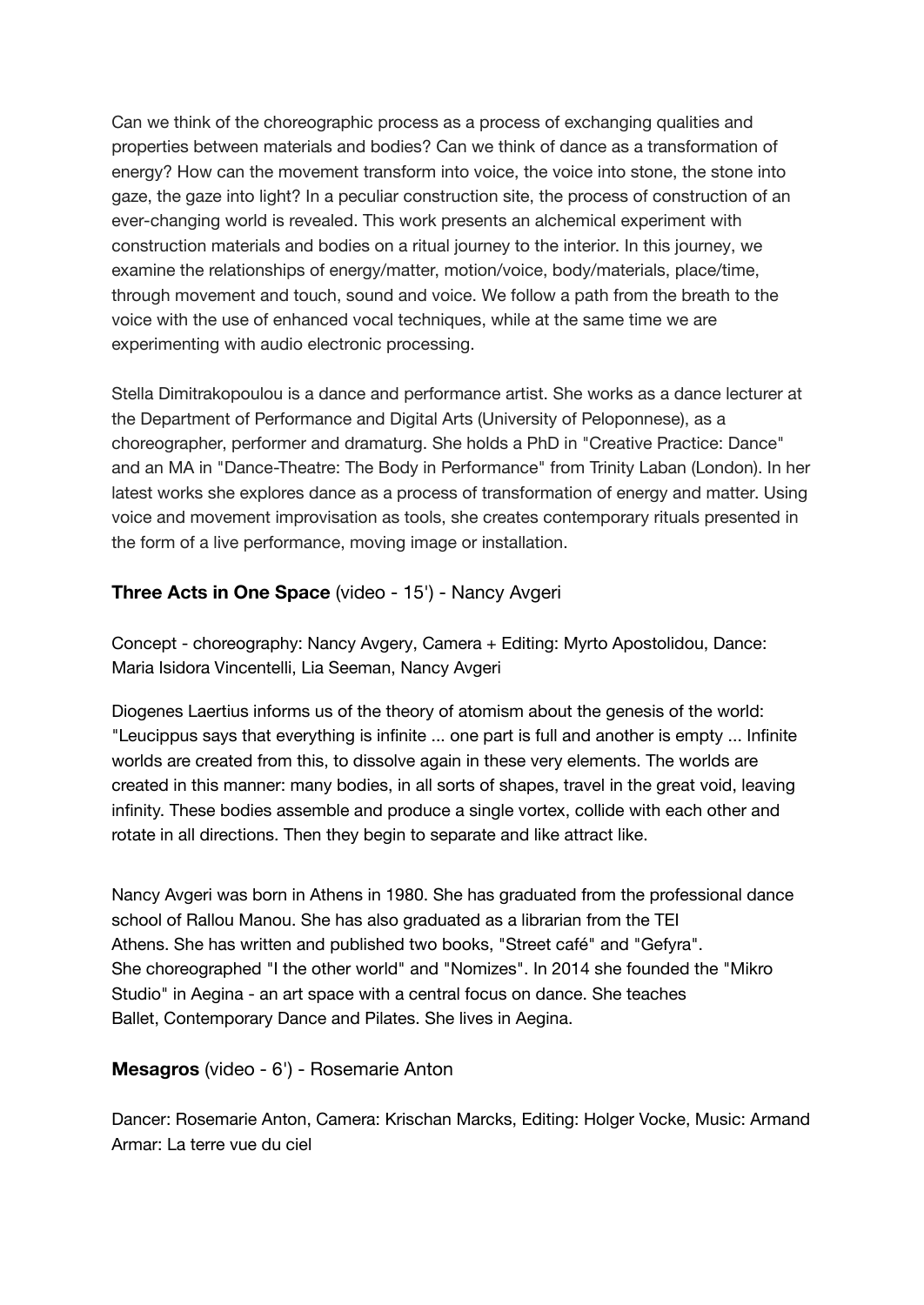Thrown away memories in a forgotten place

I am a Dansexpressie teacher and dancer since 1989, I am working in Germany, France and Greece. Four years ago I got in contact with Butoh dance. I am dancing in the german company MAR MÄANDER. Butoh for me is the dance of the absurd and the supra-individual. It means: Welcome to the inner reality.

## **22.10**

**Augur** (performance / installation - 40') - Eli Steffen

In this choreographic ritual, *Augur* calls upon the material and symbolic potentiality of wind to enact a prayer to, and of, instability and change. In an explosion of color and fabric, *Augur* weaves drag performance into a kaleidoscope of crumbling futures and the possibilities within them to invite audiences to engage, together, the shifting currents of our time. Here at the end of this world, how do we embrace dynamism and transformation towards the creation of "fertile ruins" for those who will come after?"

I am an artist working at the intersection of visual art and performance. Originally, from the US, I create immersive participatory environments that explore issues of belonging, cultural norms and systems of power. Recently my work has turned to explorations of loss and how to build encounters that allow people to sit with their grief. Heavily influenced by queer art and theory, my art is always concerned with disrupting normative expectations to imagine worlds beyond the confines of capitalist regulatory culture.

#### **23.00**

**Tsak Bam Collaboration** (improvisation - 30') - Maria Mavridou, Marguerite Papazoglou, Dorit Weintal

#performance #improvisation #instantcomposition #realtimecomposition #liveart #experiment #dive #doitnow #sayyesandmoveon #nopreparation #norehearsal #alwaysperformance #go

An experiment, a spontaneous collaboration on the spot, created at Tsak Bam for Tsak Bam in a Tsak Bam spirit. Dorit, Margarita and Maria perform together as a trio for the first time. It's serendipity that calls for this constellation. They choose to take a risk, invite the unexpected and celebrate the surprising meeting of complex and untamed bodies and minds.

Marguerite Papazoglou (GRE) walks on crossroads of disciplines. She studied literature and philosophy, theater, contemporary dance, butοh, singing. Somatic practices such as yoga, BMC, qi-gong, and the martial art Systema are also part of her movement. She creates solo works and collaborates with professional and amateur dancers, musicians, visual artists,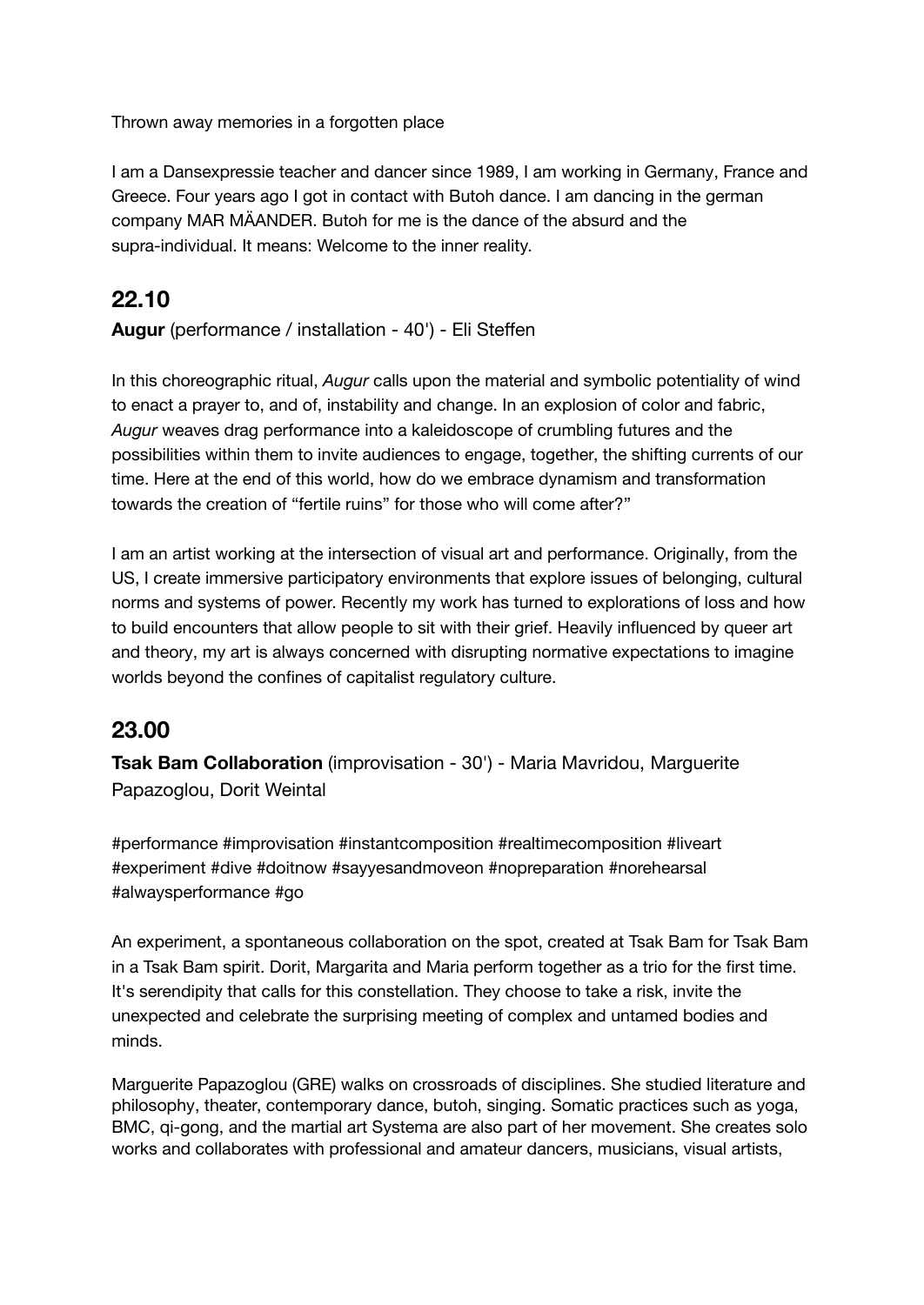scientists, philosophers… She lives in Paris and teaches dance and improvisation techniques.

Dorit Weintal (ITA / ISL) is a choreographer, multidisciplinary artist and the artistic director of the company Faido with a base in Amsterdam. Her work is concerned with the human condition explored through dance productions, installations, art films, documentaries and poetry.

Maria Mavridou (GRE) is a dancer / performer / maker based in Amsterdam. She works internationally developing solo work and collaborating with artists from the field of dance, performance, theatre, music, visual arts, film. She leads workshops on movement research, improvisation and performance. She is always open for surprises.

# **SATURDAY 24.7.2021 / 20.00- 23.59**

#### **20.00**

**Recognition In Between** (performance - 30') - Maria Vincentelli + Kalliopi Dikaiou

We have chosen 3 poets, which hold a significance in each of our lives, and thus are a part of our separate identities. Eleni Potaga is Maria's godmother, the root of her connection to Aegina. Kavafis is Kalliopi's favorite poet, which she meticulously read and wrote about for a year. Rumi is a poet that has inspired us both during our time in lockdown together. By cooperating and unifying our experiences with these poems, a story arises that expresses aspects of life as we understand and observe them.

The interaction between reader and dancer lies both in the meaning of the words as well as the free interpretation of emotion between the performers, rendering each performance as a unique and novel understanding of an ever changing reality. We will perform this piece twice during the festival in different environments, with a different atmosphere.

Maria Vincentelli is a dance artist currently living in Aegina. Her practice is grounded in nurturing reciprocal collaborative partnerships through dance. She has a background in contemporary dance and dance theatre, working as a freelance artist in the UK. Since moving to Greece in 2019, her work has focused more on facilitating movement experiences and collaborating within different communities in Athens and on Aegina.

Kalliopi Dikaiou is in the process of exploring different art forms with a background in writing, philosophy and psychology. She has been living in Aegina for the last year, sharing and creating art, involving jazz singing, performance, dancing and writing as well as taking care of pistachio and olive trees.

#### **20.40**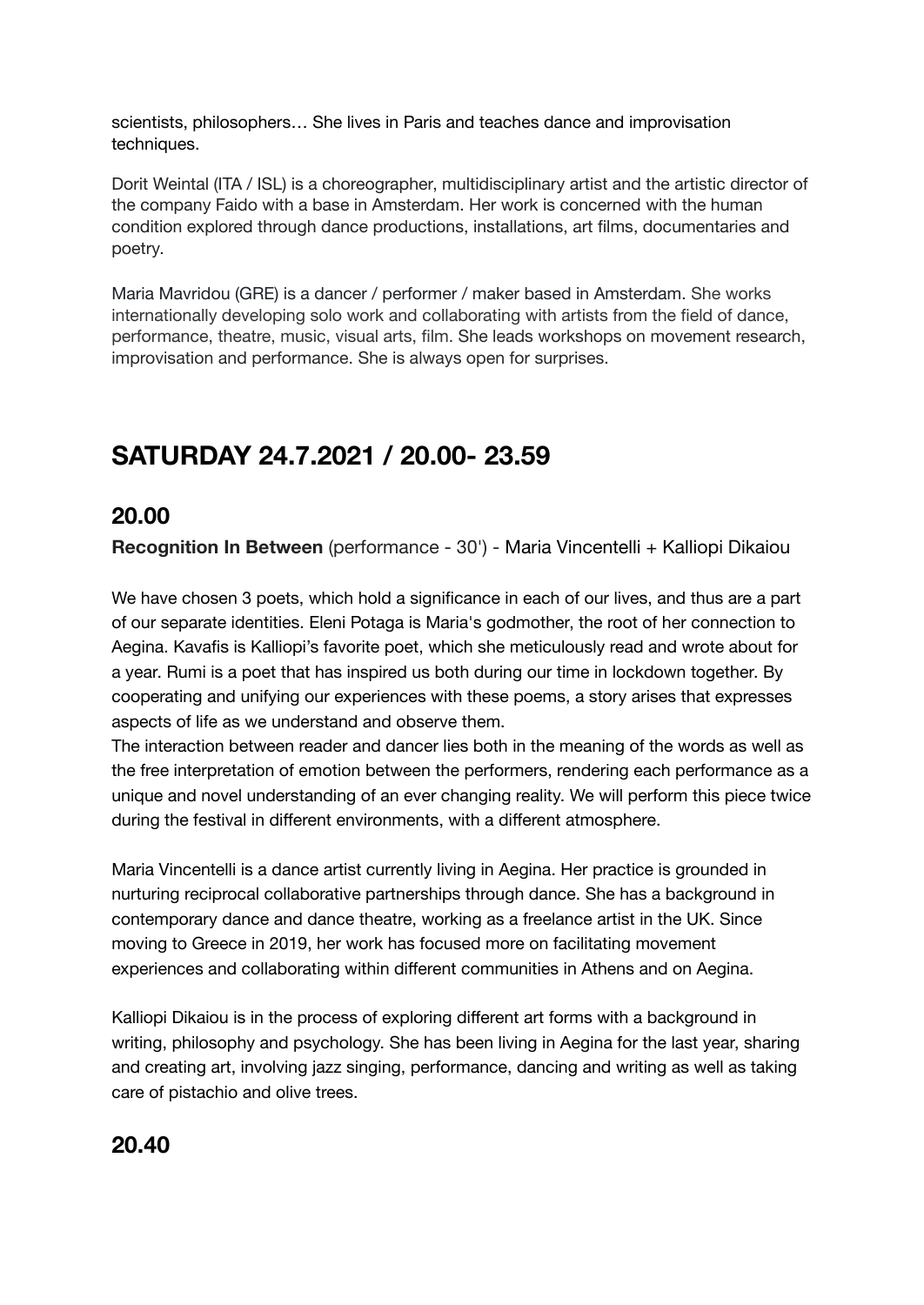**Harmony [from the Environmental Pieces]** (verbal score for group improvisation - 15΄) - Alexis Prorfiriadis

*Environmental Pieces* is a collection of verbal scores for improvisation. The pieces invite performers to creatively use the environment they find themselves in and improvise collectively.

If you like to have an idea, you find the score *Harmony* here: [https://intuitivemusic.dk/iima/ap\\_environmental\\_pieces.pdf](https://intuitivemusic.dk/iima/ap_environmental_pieces.pdf)

Alexis Porfiriadis is a composer and improviser. He studied in Austria (MA and Postgraduate in Composition) and in England (PhD in Composition). His compositions have won prizes such as first prize in the Franco Evangelisti International Composition Competition 2020 (Italy) and third prize in the Molinari Quartet International Composition Competition 2005 (Canada). His work has been recognized with awards and scholarships such as the Prize for Music of the City of Graz (2002) and the annual scholarship for music composition of the Austrian Republic (2003/04). His works have been performed at festivals and independent concerts in Europe, the USA and Canada. He is a founding member of the 6daEXIt Improvisation Ensemble/Thessaloniki, the longest running improvisation group in Greece, as well as the WHI ensemble in Athens.

#### **21.00**

**Unfolding patterns of a moth's life** (performance - 35') - Loukiani Papadaki

Concept, performance: Loukiani Papadaki, Music: Jeph Vanger, Costume: Christina Sotiropoulou, Artistic collaborator: Christina Karagianni

*Unfolding patterns of a moth's life* is an improvisational performance that draws inspiration from the moths' special relationship with light and the heroism that characterizes them, especially when they attempt flights towards the fireTheir weakness for any source of light is something that prevails throughout their adult life and becomes obsessive. Moths mark periods of transformation, foretell changes and often embody the souls of the dead. Their dance around the light praises the good and it is done for the prevalence of light over darkness. The moth in its natural environment, the air, free of earthly matters, will continue its journey for spiritual uplifting even if this could cost her own life.

Loukiani Papadaki is a graduate of the National School of Dance and the Department of Theatre Studies of the University of Athens. In 2006-7 she studied with a scholarship at Epsedance - Professional School of Dance, in Montpellier, France. She has collaborated with institutions such as the Athens and Epidaurus Festival, Onassis Stegi, the National Theatre of Northern Greece, the National Theatre of Athens and with choreographers such as Androniki Marathaki, Maria Koliopoulou, Yoshiko Wake, Michael Znaniecki etc. In 2014 she presented her solo "Syrinx" at the Int. Solo Tanz Theater Festival of Stuttgart, which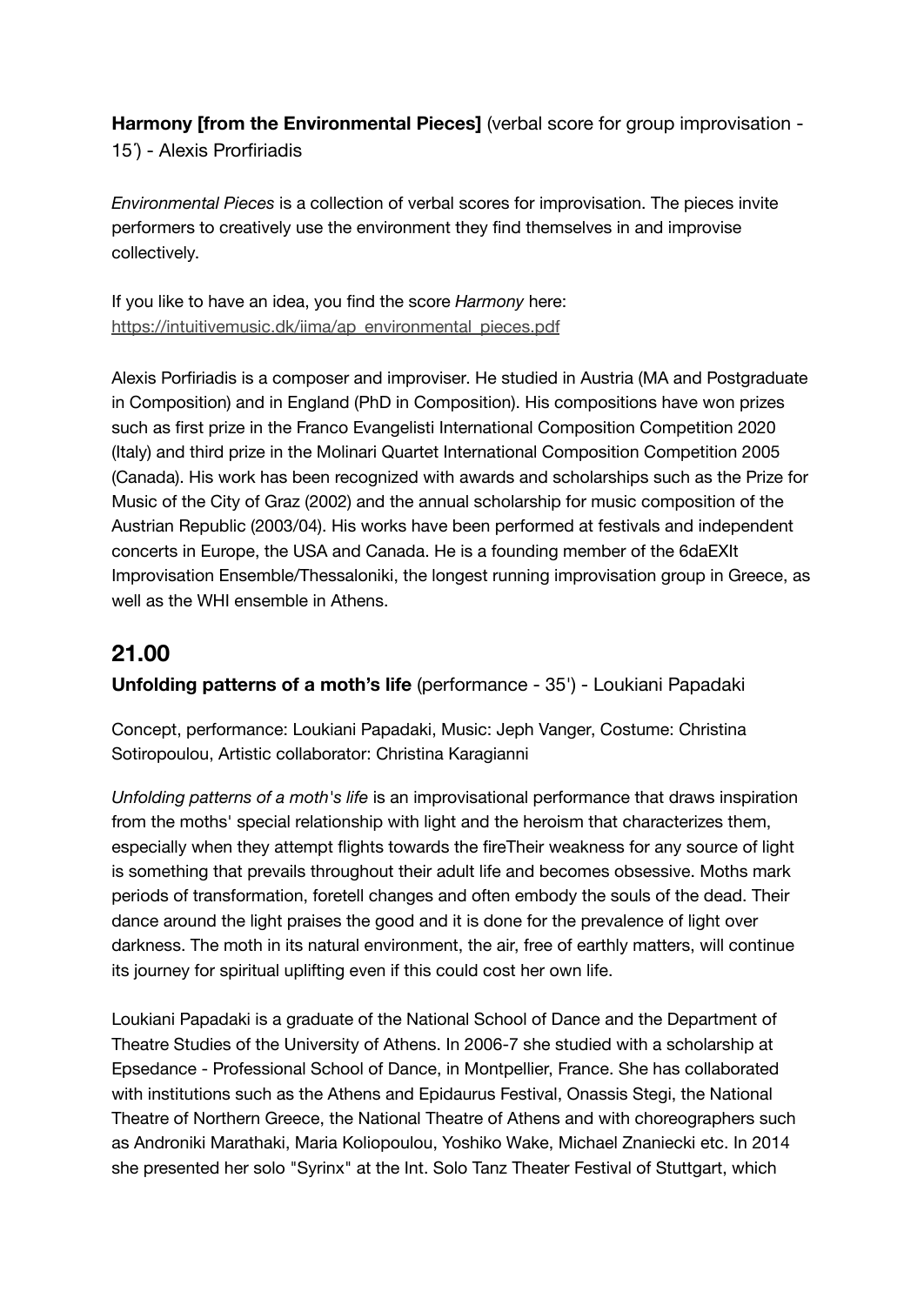toured 6 cities in Germany. In 2016 she presented the duet "Exeo" in collaboration with choreographer Edgen Lame at the Akropoditi Festival of Syros, while in 2019 she co-choreographed with Thalia Ditsa and performed the solo "Song of Myself".

# **21.40**

**Safe Distance** (performance - 10') - Stella Dimitrakopoulou, in collaboration with Konstantinos Tsiolis

How does it feel to always have a cop over your head, and with every step you take the sirens squeak? What sounds like a safe distance between you and me? The closer our bodies get, the more the vibrations between us intensify. Can we hug each other without being hurt? Do you dare to overcome the proximity restrictions at all costs? An audio-motor game with the hygiene rules of social distancing where social contact is distorted through telecommunications.

Stella Dimitrakopoulou is a dance and performance artist. She works as a dance lecturer at the Department of Performance and Digital Arts (University of Peloponnese), as a choreographer, performer and dramaturg. She holds a PhD in "Creative Practice: Dance" and an MA in "Dance-Theatre: The Body in Performance" from Trinity Laban (London). In her latest works she explores dance as a process of transformation of energy and matter. Using voice and movement improvisation as tools, she creates contemporary rituals presented in the form of a live performance, moving image or installation.

Konstantinos Tsiolis is a musician. He lives and works in Athens. He studies piano, theory and musicology. He writes music for theater, dance, cinema and art installations. He collaborates with music ensembles, bands and songwriters. He manufactures special electronic circuits for musical instruments and sound / light installations.

## **22.00**

**What will become of us?** (theater - 40 ') - Vangelis Pitsilos, Lagia Mastrogiannidou

Performers: Vangelis Pitsilos, Lagia Mastrogiannidou, Text: Based on thoughts of: Celia Bisioti, Manolis Kasimakis, Lagia Mastrogiannidou, Vangelis Pitsilos, Text editing: Lagia Mastrogiannidou

- Before.
- Before when?
- Then!

When we met, when we came to love each other, when we created our little world with mud and dreams and inhabited it…

- Now.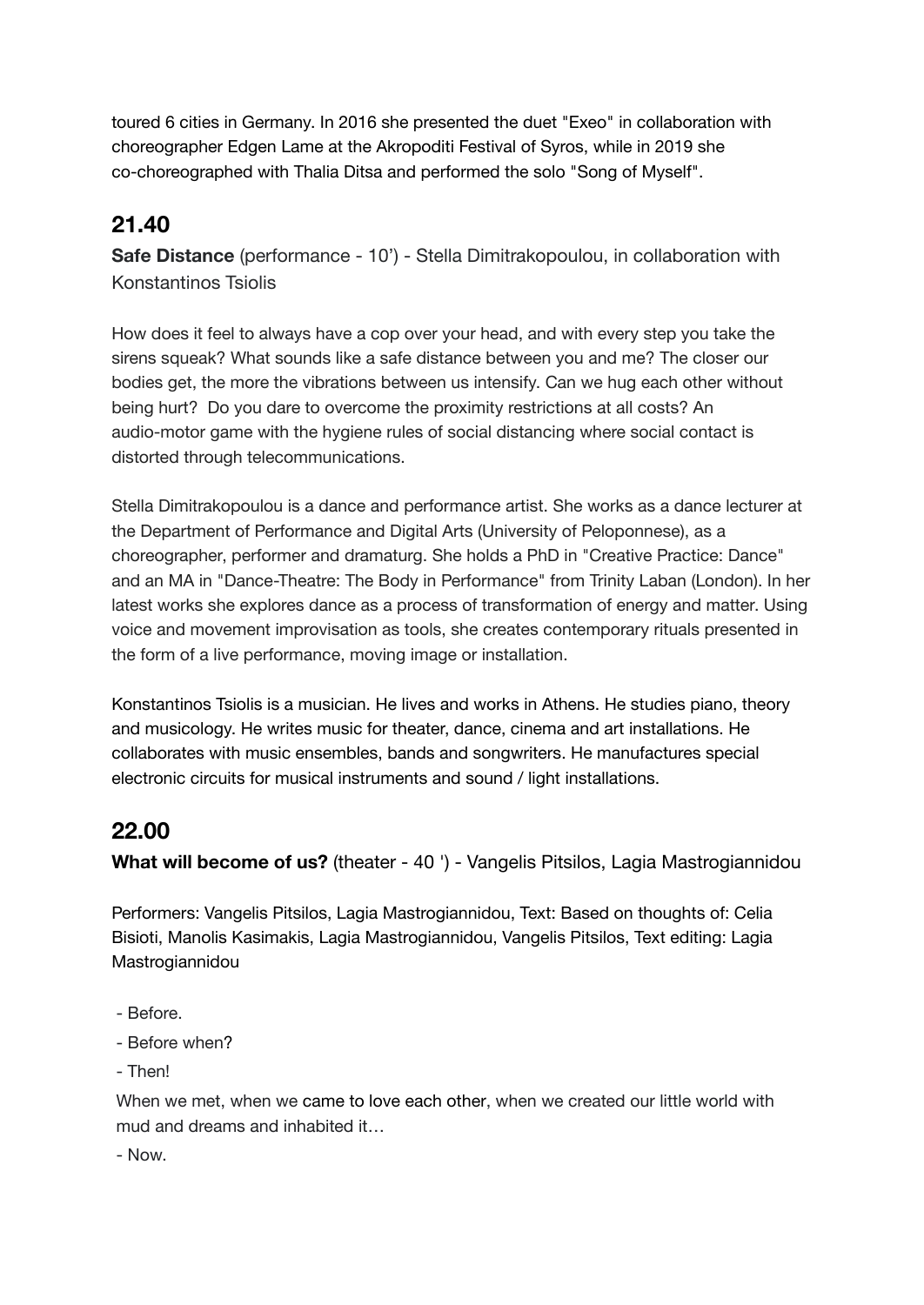- Now, eh?

- Now, why?

The roles, the places, the times have changed. Where are we now? What is burning us? What is perturbing us? What moves us? How do we share and express our present? Can we?

We wrote, we composed and we came up with a, perhaps, strange text that we try to bring across, each time discovering the intentions, the unanswered, the frustrations, the dark and the bright parts, which - invisible or not - hover within us.

- After.
- After?
- Yes after!
- "What will become of us?"

Maybe we don't need to answer. Just become!

Vangelis Pitsilos was born and raised in Aegina. He is a graduate of the drama school of Agia Varvara (Iakovos Kambanellis), and a choreographer-kinesiologist. He has collaborated with the National Theatre in the summer production of Euripides' "Hippolytus", the "Badminton" Theatre in the performance "The Song of the Dead Brother", the Athens Festival in "Pope Joanna", the experimental stage of the National Theatre, with children's stages as a choreographer-actor and at the Megaron Music Hall with the Copernicus company.He attended the annual dance training program at motion's tanzstudio (Berlin), as well as contemporary dance workshops in Amsterdam and created a performance entitled "seven" which was presented in Greece and Edinburgh.

Laya Mastrogiannidou is a teacher of Physical Education at Aegina High School. She has been involved in amateur theatre for years as an actress and director and has created the Theatre group of Aegina schools. She has attended various acting and kinesiology seminars, acting classes with Eleni Skoti and improvisation classes with Nikoleta Xenariou and Maria Mavridou.

#### **23.00**

**6.8 KOhm** (performance/installation - 40') - Dimitra Kousteridou

Concept: Dimitra Kousteridou, Performance: Dimitra Kousteridou, Maria Mavridou

*6.8KOhm* is a project series where sound is used as a structural element of material composition in installations and paintings to create sound sculptures and live performances. Joined this time by a dancer ,we venture into the theatrical realm, by using the space to frame what is composed in the moment. Through the project live performance is approached in a larger context to suggest a communicational approach in live arts. An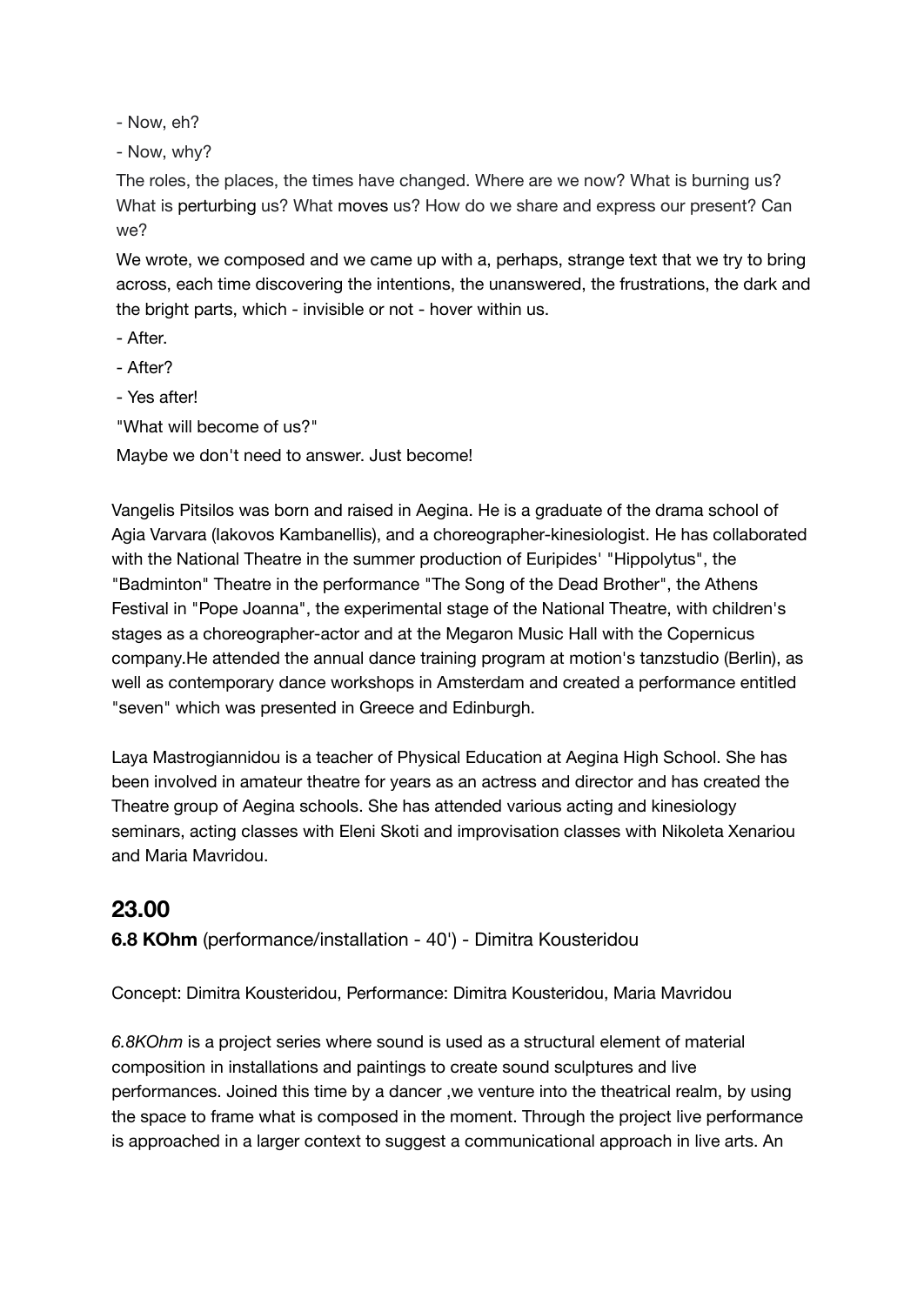ongoing situation between different elements of a network that include bodies, memories and experiences.

Dimitra Kousteridou is a multidisciplinary artist based in Athens. Her focus is on time-based, site-specific installations that manipulate noise and sound through the use of physical objects. The core of her interest lies in deconstructing the visual identity of subjects or objects and infusing them with new acoustic character, reinforcing the physical, aural and aesthetic qualities of their soundscape. Recently working on improvised sound compositions with handmade instruments (free formed synthesizers).She has performed and exhibited in the UK, the Netherlands, Germany,Norway, Portugal and Greece.

# **SUNDAY 25.7.2021 / 20.30-23.59**

## **20.30**

**A Woman and a Tree / Entanglemen**t (performance - 20') - Katerina Drakopoulou

I stand next to you. Ants and other insects eat an old trunk that rots along the earth. I rest for a while on a broken brunch. I touch you. Slowly, exploratorily. I listen to you. Every touch offers me a new way to sense, to surrender, to support. I discover new ways to stretch, to expand… in unexpected corners. I enjoy seeing the world upside down.

A woman and a tree. Through a slow, improvised action, between movement and stillness, the body listens and attunes to the tree. A mutual exchange of energy and flow is created. Woman and tree become one. Body to body.

A performance that takes inspiration from the Japanese Butoh dance and invites us to reflect upon our re-connection with nature and to feel part of the ecosystem again.

Katerina Drakopoulou is a performer, Butoh artist, and Physical Theatre / Movement trainer. Following the completion of her studies (MA in Ensemble Physical Theatre, University of Huddersfield; MA in Performance, Goldsmiths College; BA in Drama and Theatre Studies, University of Kent) she worked as a lecturer at the University of Leeds and at Manchester Metropolitan University. Since 2010 she is based in Athens, teaching classes and workshops on psychophysical approaches to acting and performing. She has performed in Greece, England, Japan, and the U.S., and has collaborated with renowned Butoh artists, such as Tetsuro Fukuhara, Valentin Tszin, Katsura Kan, and the Torifune Butoh-Sha company. Her practice focuses on the relationship between time, space, and body, and in the making of poetic landscapes that capture and elucidate the beauty of the everyday, the unexpected, and the accidental.

# **21.00**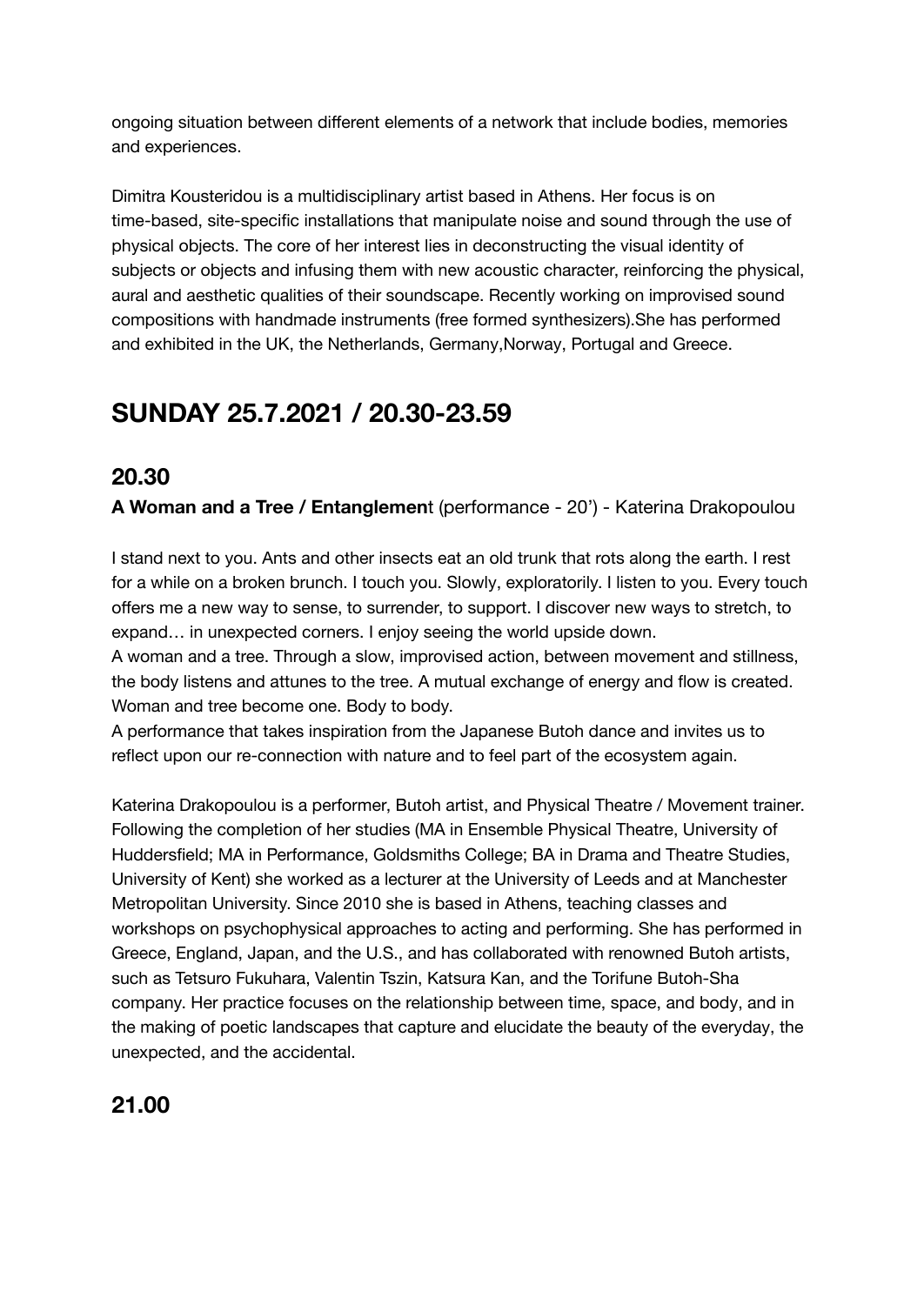**Real and Imaginary Places** (durational performance - 60') - Improlab: Nikoleta Xenariou, Lagia Mastrogiannidou, Electra Kouloumpi, Marina Coriolano-Lykourezos, Marika Konstantakopoulou, Yoli Striggou, Rosemarie Anton

#### **1st part**

Playing with the senses and space.

*I am Space and Space is Me.*

*Sometimes I let go, I am in harmony. Other times I sabotage. I am here, but also in another dimension.*

*What is the composition made in space in the moment? Every single moment?* Improlab team uses the body to explore the different locations of the festival and creates ephemeral compositions and imaginary landscapes.

#### **2nd part**

What does it take to dive into unknown places? Places that are hidden in our subconscious territories? What does it take to go in there, and live and breathe, and smell and smile? What does it really take? During the quarantine, Electra and Nikoleta have been exploring real and imaginary places, embodying their sensations and enlivening their stories.

"Improlab - movement & improvisation workshop" started playfully in Vathi, Aegina at "77 space for the free sharing of ideas" by Nikoleta Xenariou in 2015. Since then, Maria Mavridou takes over guiding the participants whenever she is in Aegina. Today Improlab is hosted at the "Mikro Studio" and from time to time at the Oikia Karapanou. Over time, the team develops its own codes, practices instant composition and enjoys endless experimentation. Some members remain constant, new ones come and go, are integrated, evolve, question, play and research.

# **21.10**

#### **The discreet charm of abandonment** (video - 35') - Eleonora Ilia

Artistic research / Choreography: Eleonora Ilia, Performers: Gina Vika, Laoura Tsiati, Anna Papanikolaou, Myrto Tasioula, Costume Designer: Konstantina Mardiki, Video registration/ Photos: Kostis Emmanouilidis, Artistic coach: Mariela Nestora, Research Mentor: Jeroen Fabius, Production: A priori Dance Co.

'How to make dance for a place that does not need dance', Laurent Pichaud (2006)

My piece entitled *The discreet charm of abandonment* concerns the creation of a site-specific performance with an episodic structure, in the old street market of the historical city centre in my hometown, Ioannina (GR). It is the crystallization of my practice-led research, which was held in situ, questioning how to 'enliven' and 'enlighten'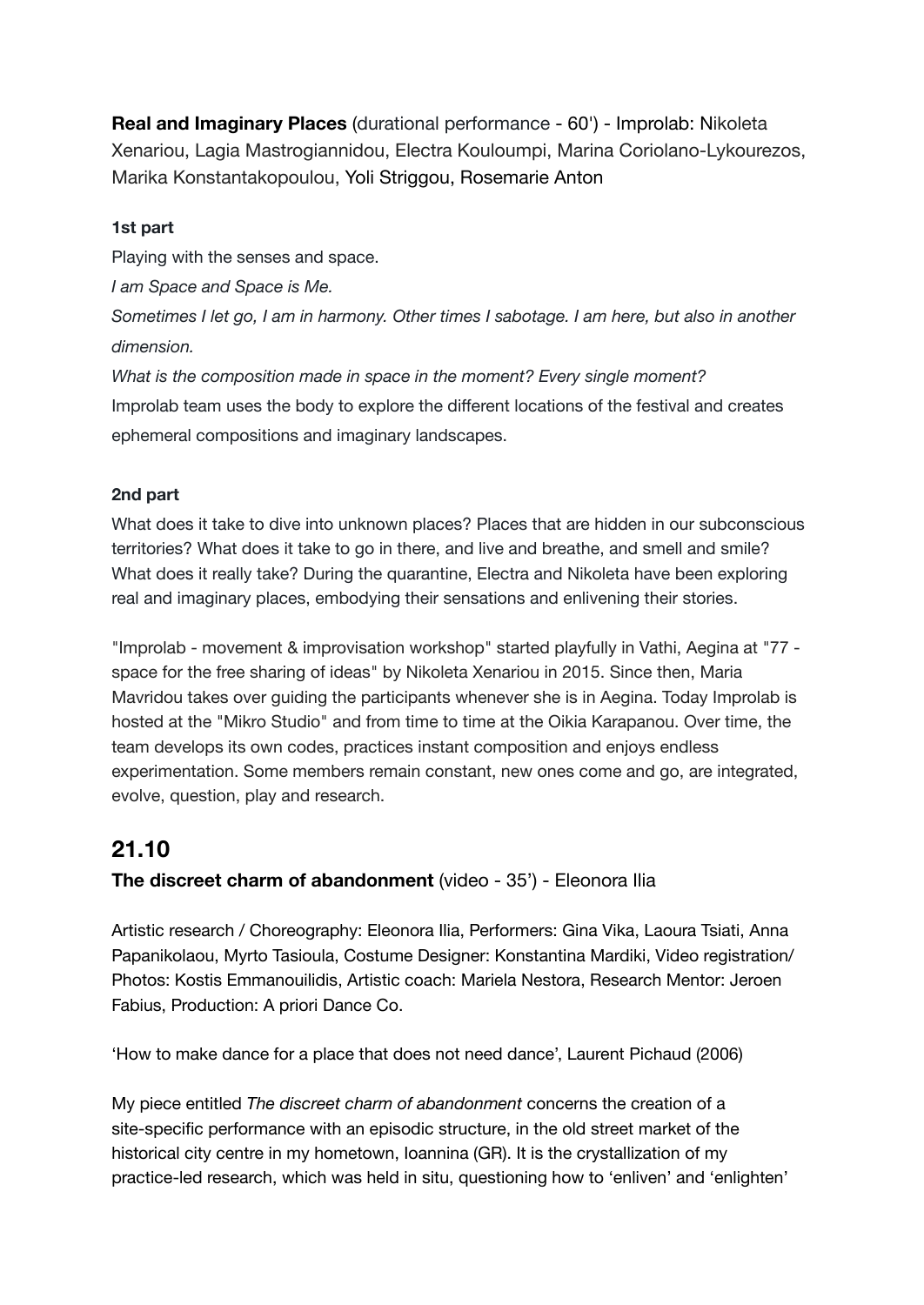the abandoned street market of my area of residence through dance-episodes that alter the dynamics and oppose to the energy and spirit of the place, so as consequently to transform it into a performing arts stage. The four dance-episodes of the performance were born through the activation and utilization of our human senses, the use of somatic/kinesthetic approaches towards the recognition of the space as well as the utilization of Forsythe Improvisational skills - concerning the dimensions of the space - and are composed through my artistic methods in dance composition, which involve the creation of repetitive scores.

The transformation of an unusual space for dance into a dance stage takes place, as the piece intervenes artistically in the everyday life of the market. The transportation of elements that belong to the typical indoor theatrical conventions, shift the everyday life's system norms and start opening a dialogue with the local community.

Is it finally the creation of stages in unusual places for dance, a creative and hopeful way for the dance-makers in Greece - an indifferent country towards its dance scene - to remain artistically sustainable in the near future?

Special thanks to the Municipality of Ioannina for its permission in regards to the artistic use of the market and the three independent sellers - Tolis, Aliki and mister Foteini - who accompanied my artistic journey in the last 6 months of this practice led-research and the production of Comma Festival in Tilburg, the Netherlands for the live- stream premiere of this piece (a collaboration between Codarts- Rotterdam and Fontys School of Fine & Performing Arts)

Eleonora Ilia, born in Ioannina, (Greece) in 1983, studied Law at the Law Department of the National and Kapodistrian University of Athens, and additionally, she received her Degree in Dance Education from the Department of Theatre and Dance of the Greek Ministry of Culture. She is also a graduate student in the Master Choreography Comma - a joint degree between the Universities Codarts - Rotterdam and Fontys-Tilburg (NL). She is choreographer for the dance company "a priori" (2015), based in Ioannina/Greece, which has already presented six productions (dance-theatre and site-specific performances) in co-production with contemporary art festivals and theatres in Greece. The company has received financial support from the Greek Ministry of Culture (2018). She has also been working as a freelance dance performer in Greece and abroad and she is teaching contemporary dance classes and improvisation.

#### **22.10**

#### **Violets and other phonemes** (performance - 10') - Ιannis Psallidakos

Something like a song, something like a vocal expression, something like an articulation and composition of improvised voices. An oud in the hands, sounds on the lips and in the ears a game of meaning and musical perception that escapes us …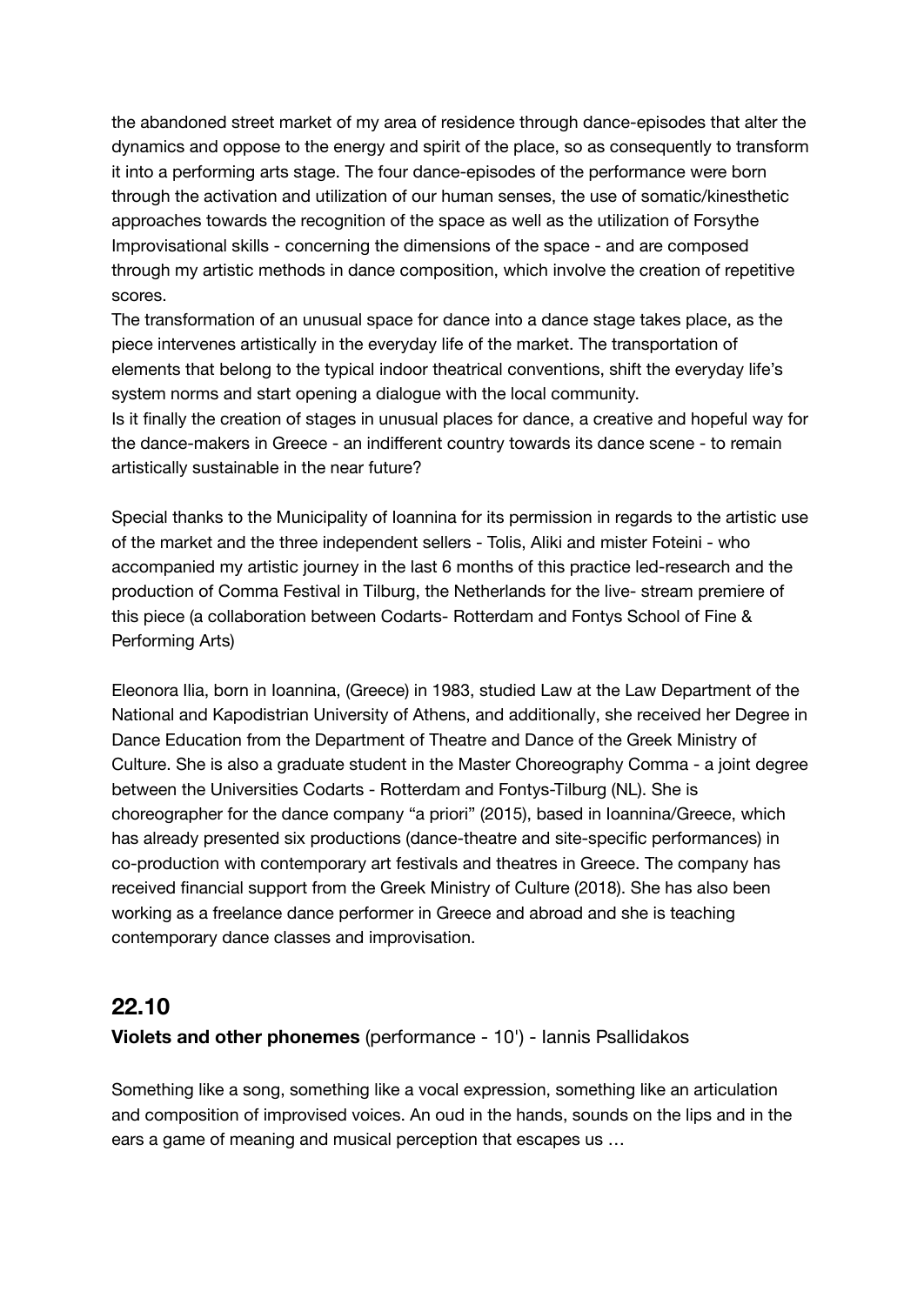Iannis Psallidakos is an architect, photographer, and vocal artist. In the last years, he has been drawn to music and more precisely to the study of the voice. Lives and works between Greece and France, teaching overtone-singing and organizing voice, movement and sound workshops in collaboration with other artists.

# **22.30**

**Sensuous Terrain** (performance - 25') - Myrto Apostolidou, Amfissa & Melina Adrakta, Beatrice Akra, Kevin Dib

''I went looking for stories in dark places. In caves hundreds of feet into the base of Welsh hills the immensity of tree root and stones suspended above my fragile head I learned slow words down there.. I took myself to dreaming places,forgotten places places deserving of shrines '' Martin Shaw - Scatterlings

Can we deepen our rapport with that which isn't human? Can Romanticism be viewed as activism?

A group of friends from the island of Aegina engage in a 25 minute performance of arranged synchronized movement, loops, soundscapes and giving life to inanimate objects. The project is inspired by the works of cultural ecologists such as David Abram and Stefan **Harding** 

Myrto Apostolidou: I was born in New York and raised in Athens. My fondest memory of America was of groups of youngsters gathering in the streets or the subway, with a massive tape recorder, breakdancing their hearts out. Ever since, in both my personal life and my artwork I strive to follow or recreate this imprint of collective joy and acceptance. After my film and television studies I worked as an assistant director for various Greek film productions and from 2010 I have been working as a freelance photographer for the Theatre. In 2018 , together with my friend and choreographer Vitoria Kotsalou, we directed the dance production called PeruPeru. With the input of 45 volunteers we attempted to create a ritual, a passage from the personal to the collective experience.

Amfissa & Melina Adrakta: We were born in Mexico City, but grew up in Monemvasia, Greece. Ever since we can remember, we have been surrounded by art, because of our mother. Due to choices or circumstances, we have somehow walked together on this path of creation. Living in Barcelona for some years, we both engaged greatly with the theater and each one independently with music and painting. Undoubtedly, in our inspiration and imagination in general, old memories of both of our origins have sprung up which always accompany us, even now that we live in Aegina and create flavors by mixing cultures with spices.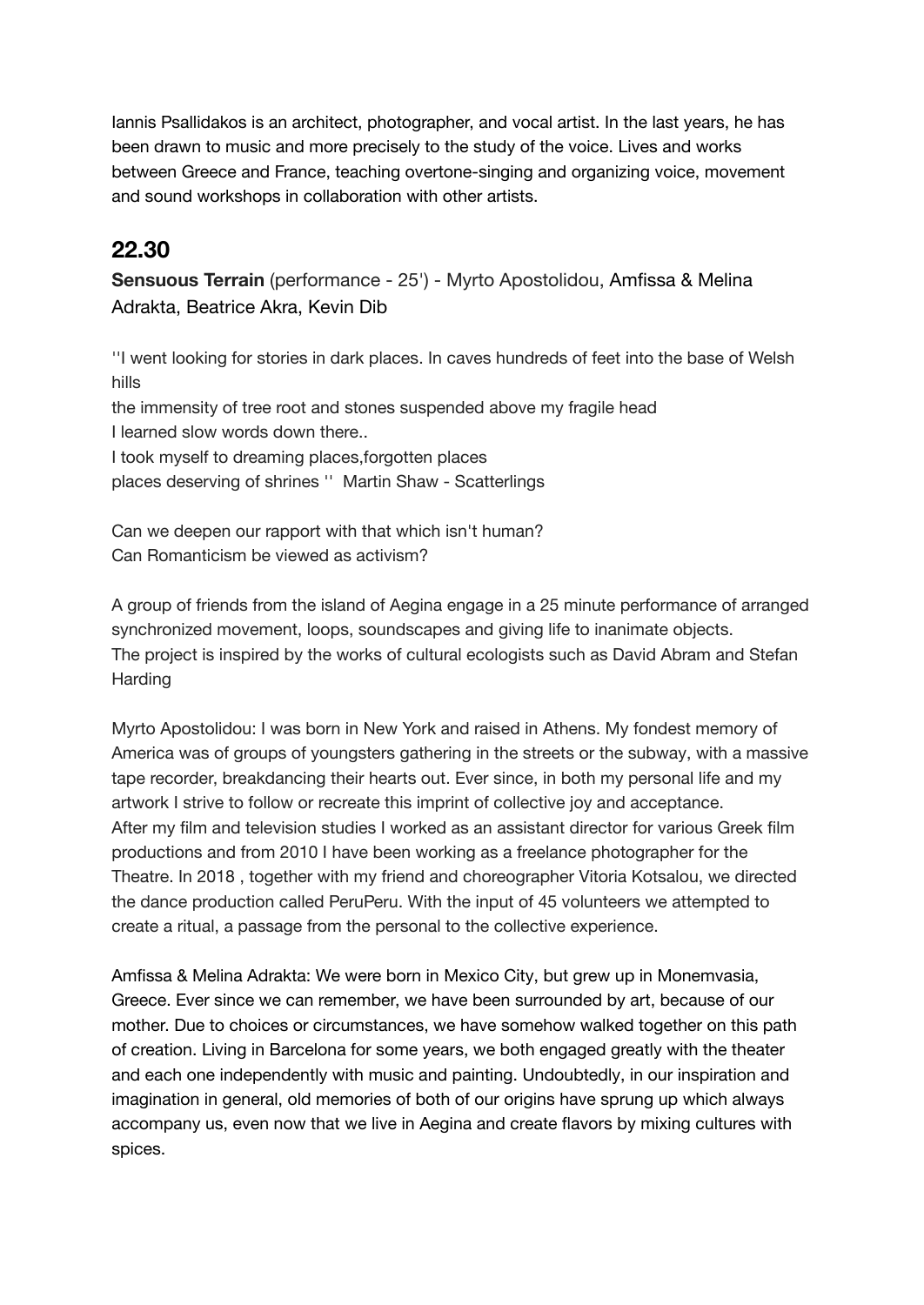Beatrice Akra: I was born in Mexico City to a Lebanese father and a Spanish-Mexican mother. Perhaps this multiculturalism aroused in me the curiosity for other cultures from an early age. After studying philosophy and fine arts in Mexico and Spain, I traveled extensively in Europe, until the path of life led me to Greece and for many years in Monemvasia. I have always been active in my art, painting and sculpture, exhibiting in Greece, Mexico, Spain and France. I now live in Athens, but I make regular trips to Mexico and I still continue creating, exhibiting my work, learning, enjoying and remembering.

Kevin Dib: Didgeridoo music / soundscapes

## **23.00**

**Recognition In Between** (performance - 30') - Maria Vincentelli + Kalliopi Dikaiou

We have chosen 3 poets, which hold a significance in each of our lives, and thus are a part of our separate identities.

Eleni Potaga is Maria's godmother, the root of her connection to Aegina. Kavafis is Kalliopi's favorite poet, which she meticulously read and wrote about for a year. Rumi is a poet that has inspired us both during our time in lockdown together.

By cooperating and unifying our experiences with these poems, a story arises that expresses aspects of life as we understand and observe them.

The interaction between reader and dancer lies both in the meaning of the words as well as the free interpretation of emotion between the performers, rendering each performance as a unique and novel understanding of an ever changing reality. We will perform this piece twice during the festival in different environments, with a different atmosphere.

Maria Vincentelli is a dance artist currently living in Aegina. Her practice is grounded in nurturing reciprocal collaborative partnerships through dance. She has a background in contemporary dance and dance theatre, working as a freelance artist in the UK. Since moving to Greece in 2019, her work has focused more on facilitating movement experiences and collaborating within different communities in Athens and on Aegina.

Kalliopi Dikaiou is in the process of exploring different art forms with a background in writing, philosophy and psychology. She has been living in Aegina for the last year, sharing and creating art, involving jazz singing, performance, dancing and writing as well as taking care of pistachio and olive trees.

# **23.40**

**Resonance** (music performance) - Iannis Psallidakos, Stephanos Kiourtsoglou, Amfissa Adrakta

# **ALL 3 DAYS / 20.00 - 23.59**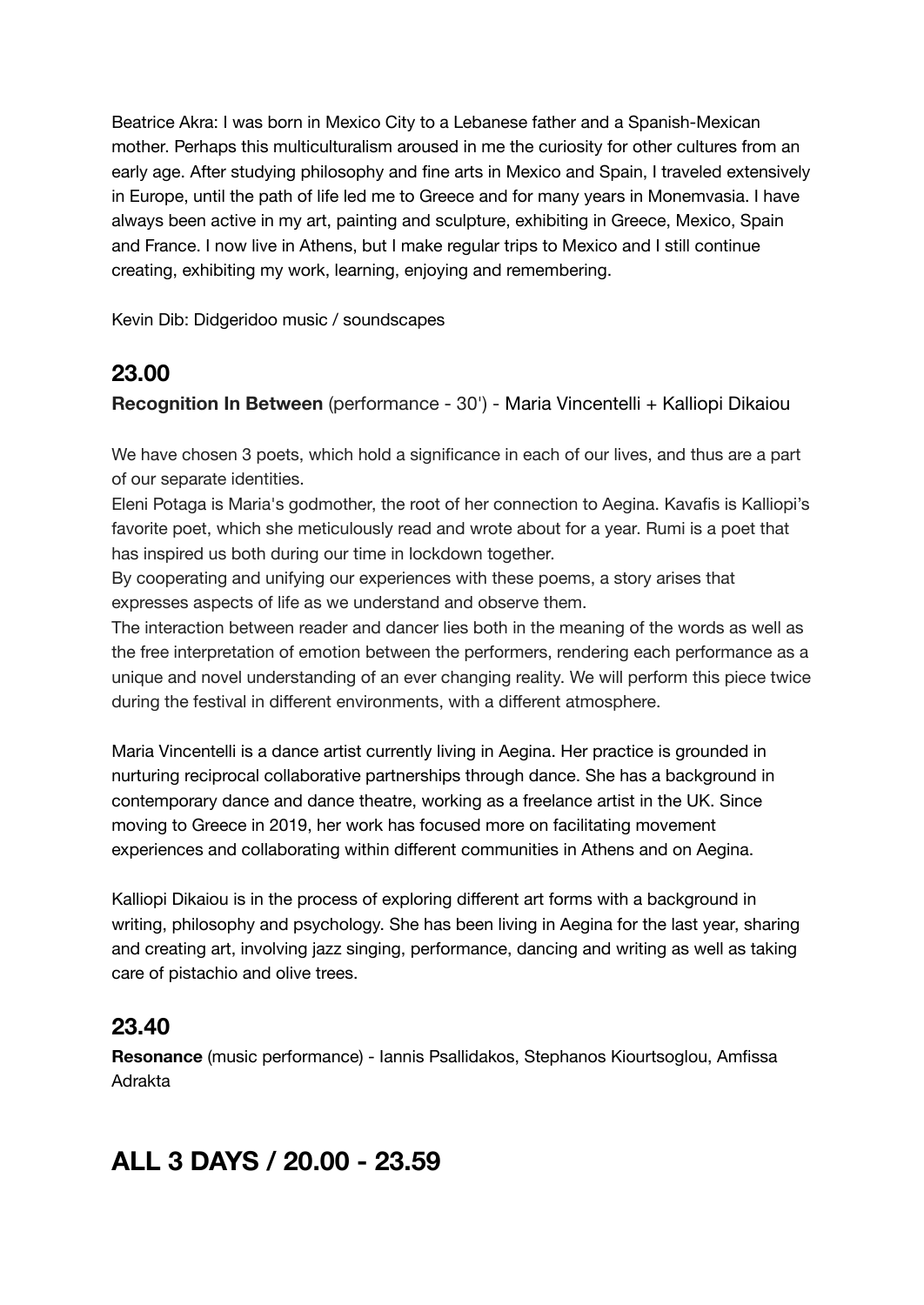#### **To Be** (installation) - Αntonis Avgeris

Visual Artist / Sculptor. He was born and raised in Athens. He has been involved with sculpture, painting and tattoos, since 1995. He apprenticed together with the artist Giannis Voreadis. He worked at the sculpture studio of Stelios Triantis with the teacher Jean Mark Koushnereff. He has worked as a restoration sculptor for 5 years at the National Archaeological Service (Theater of Dionysus, Acropolis of Athens, Adrianos Library). He took part in group exhibitions in Greece and abroad and held 4 solo exhibitions. In 2016 he was recognized by the Chamber of Fine Arts of Greece (EETE). He has been living and working in Aegina since 2019.

#### **Memories** (installation) - Ιannis Psallidakos

Memories from another reality. Memories from a world gone and lost. Memories from life…

#### **Non Essential** (installation) - Ιannis Psallidakos

When something is beyond what's necessary. When it is a surplus. When something is there but we don't want it anymore. When we forget about it. When life is thrilling and we destroy it.

Architect, photographer, vocal artist. In the last years, he has been drawn to music and more precisely to the study of the voice. Lives and works between Greece and France, teaching overtone-singing and organizing voice, movement and sound workshops in collaboration with other artists.

#### **First Free and Crucified I Enter, Into the Single Truth** (installation) - Aris Karatouliotis

Based on my poem: First free and crucified I enter, into the single truth

*There are moments when I feel weightless, like the white feather of a dove, I hover in the cool, colorful air.*

*There are moments when I feel still in space, heavy and hard, like a moss-filled trunk of a plane tree, I take root in the damp, black earth.*

*There are moments when I feel impetuous, cold and confused, like the river at its headwaters, I seek the tumultuous waterfalls.*

*There are moments when I feel peaceful and vast, like the infinite blue sea, I embrace every shore, every port.*

*There are moments when I find myself at its deepest place. There are moments when I want to stay there. To drown, like a rock at its bottom.*